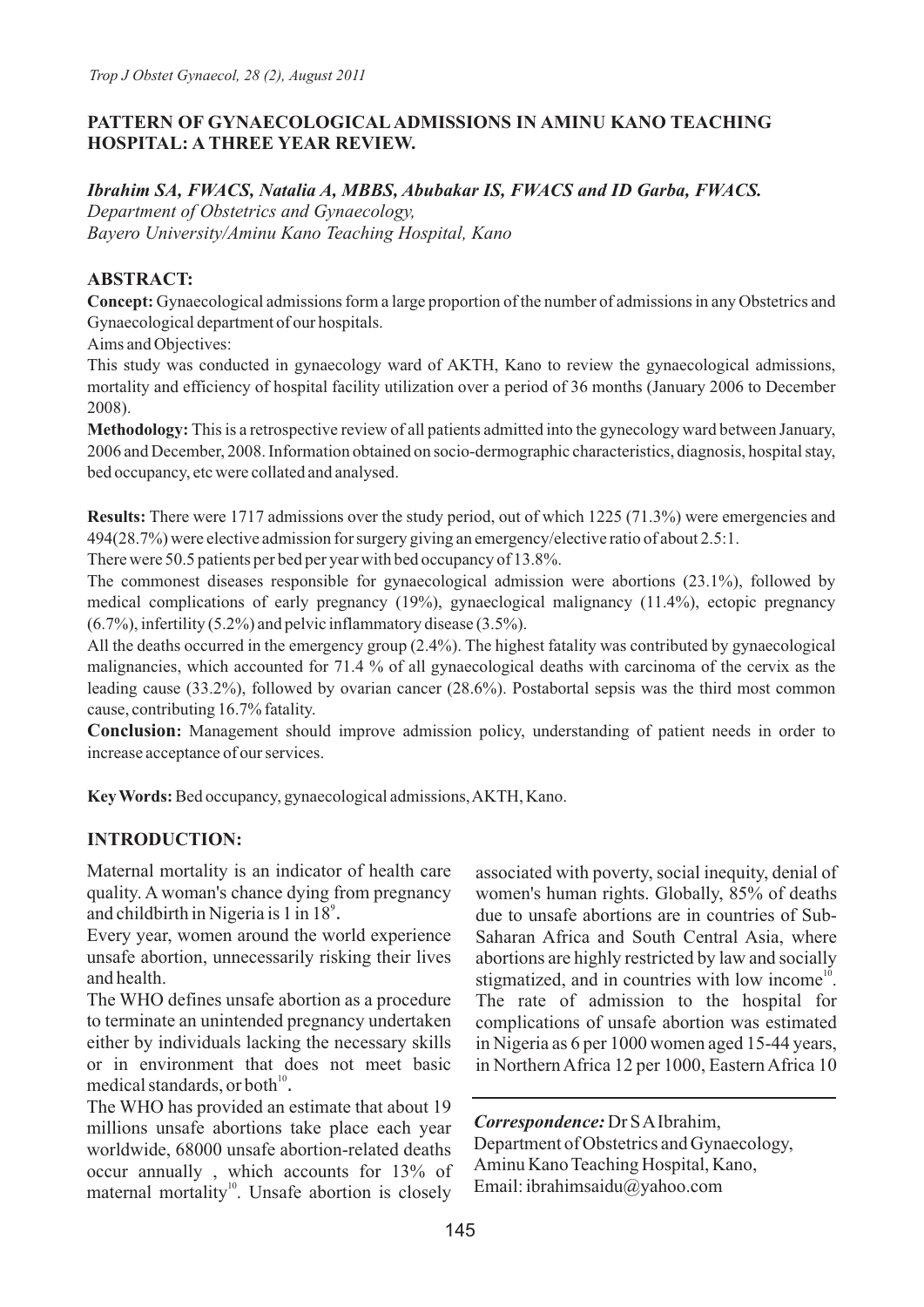per 1000, in Southern Africa 4.8 per 1000 women and in South-Central Asia 4 per 1000 women<sup>10</sup>. In Africa, one-fourth of those having unsafe abortions are very young women aged 15-19 with low income and poor access to family planning  $facilities<sup>11</sup>$ .

The majority of injuries and abortion related deaths could be prevented through provision of sex education, effective management of postabortal complications and review of abortion laws, Obstetricians and Gynaecologists have a leadership role to play in this direction $12$ .

Gynaecological malignancy is a major cause of inhospital death. Carcinoma of the ovary is the fourth most common cancer among women and continues to be a leading cause of death from gynaecological malignancies worldwide<sup>13</sup>. Its high case-fatality rate reflects a delay in diagnosis. Patients often present with non-specific symptoms and diagnosis is generally made when the disease has advanced<sup>14</sup>. The majority of patients diagnosed with advanced cancer have five-year survival of only  $28\%$ <sup>15</sup> Women diagnosed with early stage have better survival rates compared with those diagnosed in later stages. Early detection of the disease presents a challenge to the gynaecologist to achieve dramatic reduction in mortality due to these neoplasms $^{16}$ . The most commonly studied methods of early detection and screening are Ca125 and ultrasound. Transvaginal ultrasound is sensitive but not specific for differentiating benign from malignant disease. The use of colour Doppler may improve specificity. Though, studies have not demonstrated a clear effect of screening with transvaginal ultrasonography or Ca125 on mortality from ovarian cancer, as ultrasound often fails to differentiate between benign and malignant lesions, serum Ca125 level is raised only in 50% of stage I cases. In addition, levels can be raised in many other malignancies and benign conditions, such as benign ovarian cyst and endometriosis<sup>15,16,17</sup>

Cervical carcinoma is the second most frequent cancer in women aged 35-45 years, responsible for 466000 deaths per year worldwide<sup>18</sup>. However, in Nigeria squamous cell carcinoma of the cervix is the commonest female malignancy and ovarian cancer ranks second to cervical cancer<sup>18</sup>. This is due to the fact that in many developed countries there are cervical screening programs, helping to

reduce the incidence and mortality from cervical cancer by early detection and treatment of premalignant cervical epithelial condition, as carcinoma of the cervix is associated with a long premalignant stage. The developing countries have only 5% of global resources for cancer control and limited means of treatment<sup>19</sup>. However, cervical cytology still has significant limitations since cytomorphological criteria are unable to predict progression to invasive cancer in individual with a precancerous lesion $2^0$ . This suggests the need for an adjunct to Papanicolaou smear to improve sensitivity and specificity of screening for cervical cancer. Liquid-base cytology has improved the diagnosis and reduced the need for repeat smears, as it provides cleaner preparations, which are easier to read and allow quick processing of slides. Automated processing of cytology slides, using computerized processing has been developed. Such technology has the potential to make screening more efficient, presenting the most abnormal appearing cells to the cytoscreeners $20$ 

Combined use of liquid-based cytology, Polymerase-chain reaction (PCR) of p a p i l l o m a v i r u s i n f e c t i o n a n d immunochistochemical assay of p16 were found to be more effective in diagnosis of cervical  $dysplasia$  and carcinoma<sup>21</sup>.

### **AIMS AND OBJECTIVES**

The aims and objectives of the study are to evaluate the common causes of gynaecological admissions, causes of mortality among the patients, bed occupancy and to compare the mortality and bed occupancy during the study period.

#### **MATERIALS AND METHODS**

Aminu Kano Teaching Hospital is a 500 bed hospital established in 1988. The Aminu Kano Teaching Hospital, Kano is one of the tertiary health facilities in Kano and patients from other hospitals and clinics are referred there. It also serves as a referral center for other neighboring states of Bauchi, Katsina and Jigawa.

The gynaecological ward has 14 beds. Admissions are mostly through the gynaecological emergency and gynaecology outpatient clinics.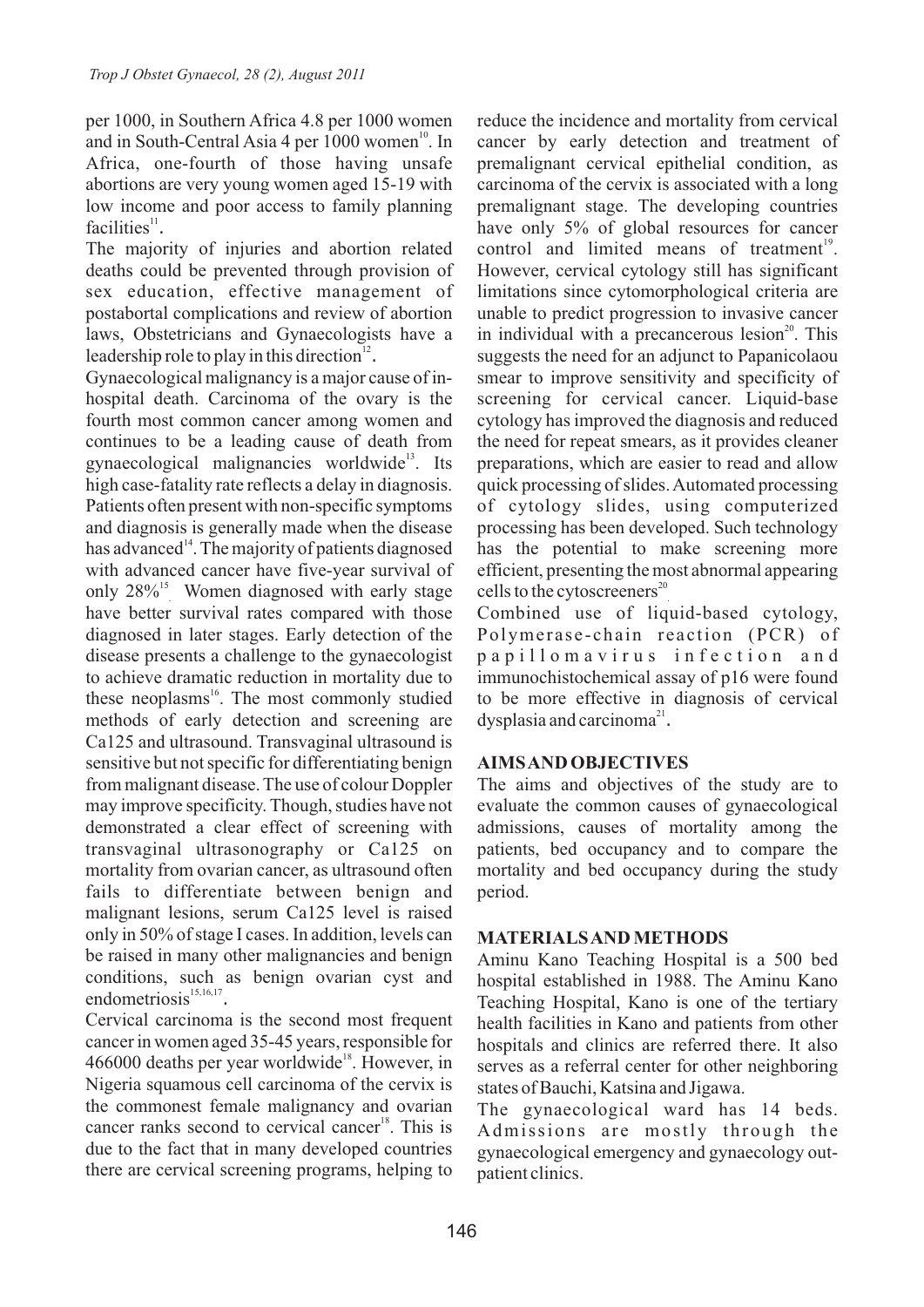The study population included all patients admitted to the gynaecological ward of Aminu Kano Teaching Hospital over the period of 36 months (January 2006 to December 2008).

There were 2120 admissions and discharge in the gynaecological ward over the study period. One thousand seven hundred and nineteen (81.1%) patients had complete record and they formed the basis of the analysis.

Information was obtained on socio-demographic variables, such as age and tribe. The definitive diagnosis for each patient was used and coded according the International Statistical Classification of Disease, Injuries and Deaths  $(ISCD-10-16)^{25}$ . The length of hospital stay, number of patients per bed per year, bed occupancy using the formula of Bureau of Health Statistics and pattern and outcome of admissions were analyzed and compared between the years<sup>26</sup>. Data was analyzed using basic statistics and Epi Info version 3.4.1 (2007) Software program.

# **RESULTS**

A total of 2120 patients were admitted into gynaecological ward over the three year period. One thousand seven hundred and nineteen (81.1%) patients with complete record were analysed.

Majority of the patients 1235 (71.9%) were within the age group of 20-40 years with a mean±SD of 31.49 years±11.59 years. Most of the women 79.9% were Hausa/Fulani, followed by10.8% were Igbos, 3.9% were Yorubas and 5.4% were of other tribes (Table 1).

The majority of patients 1225(71.3%) were admitted as an emergency, while 494(28.7%) were electively admitted for surgery, giving an emergency/elective ratio of about 2.5:1. The length of hospital stay was between 1 to 30 days with a mean $\pm$ SD of 6.0 $\pm$ 5.7 days.

There were 50.5 patients per bed per year with bed occupancy of 13.8 %. As the number of gynaecological admissions progressively increased from 472 (27.5%) in 2006, 557(32.4%) in 2007, to 690(40.1%) in 2008, the number of patients per bed per year also increased from 41patient per bed in 2006, 49.1 in 2007 to 61.1in 2008. The bed occupancy, which represents the efficiency of bed use and hospital facilities in gynaecological ward also increased from 11.29% in 2006, 13.44% in 2007 to 16.75% in 2008.

The commonest disease responsible for gynaecological admissions was medical complications in early pregnancy which accounted for 21.4% of admissions, followed by abortions (20.5%). Other conditions that were admited were: uterine fibroids 214 (12.4%), gynaecological malignancies197 (11.4%), ectopic pregnancy 116 (6.7%), infertility 89 (5.2%), PID 61(3.5%), septic abortion 45 (2.6%), uterovaginal prolapse 31(1.85%). Less frequent conditions that were admitted were recurrent pregnancy loss (1.8%), Gestational Trophoblastic Disease (2.3%), Vesicovaginal fistulae (1.3%) and vaginal septum (0.9%).

The highest fatality was contributed by malignancies, accounting for 71.4% of all gynaecological deaths with carcinoma of the cervix as the leading cause 14 (33.2%), followed by ovarian cancer 12 (28.6%). Postabortal sepsis was the third most common cause contributing 7 cases (16.7%).

### **TABLE 1: SOCIO-DEMOGRAPHIC CHARACTERISTICS.**

| AGE                             | <b>NUMBER</b> | Percentage $(\% )$ |  |  |
|---------------------------------|---------------|--------------------|--|--|
| $1 - 10$                        | 16            | 0.9                |  |  |
| $11 - 20$                       | 203           | 11.8               |  |  |
| $21 - 30$                       | 785           | 45.7               |  |  |
| $31 - 40$                       | 450           | 26.2               |  |  |
| $41 - 50$                       | 162           | 9.4                |  |  |
| $51 - 60$                       | 63            | 3.7                |  |  |
| 61-70                           | 27            | 1.6                |  |  |
| 71-80                           | 12            | 0.7                |  |  |
| 81-90                           | 1             | 0.1                |  |  |
| <b>Total</b>                    | 1719          | 100.0              |  |  |
| Mean $\pm$ SD 31.49 $\pm$ 11.59 |               |                    |  |  |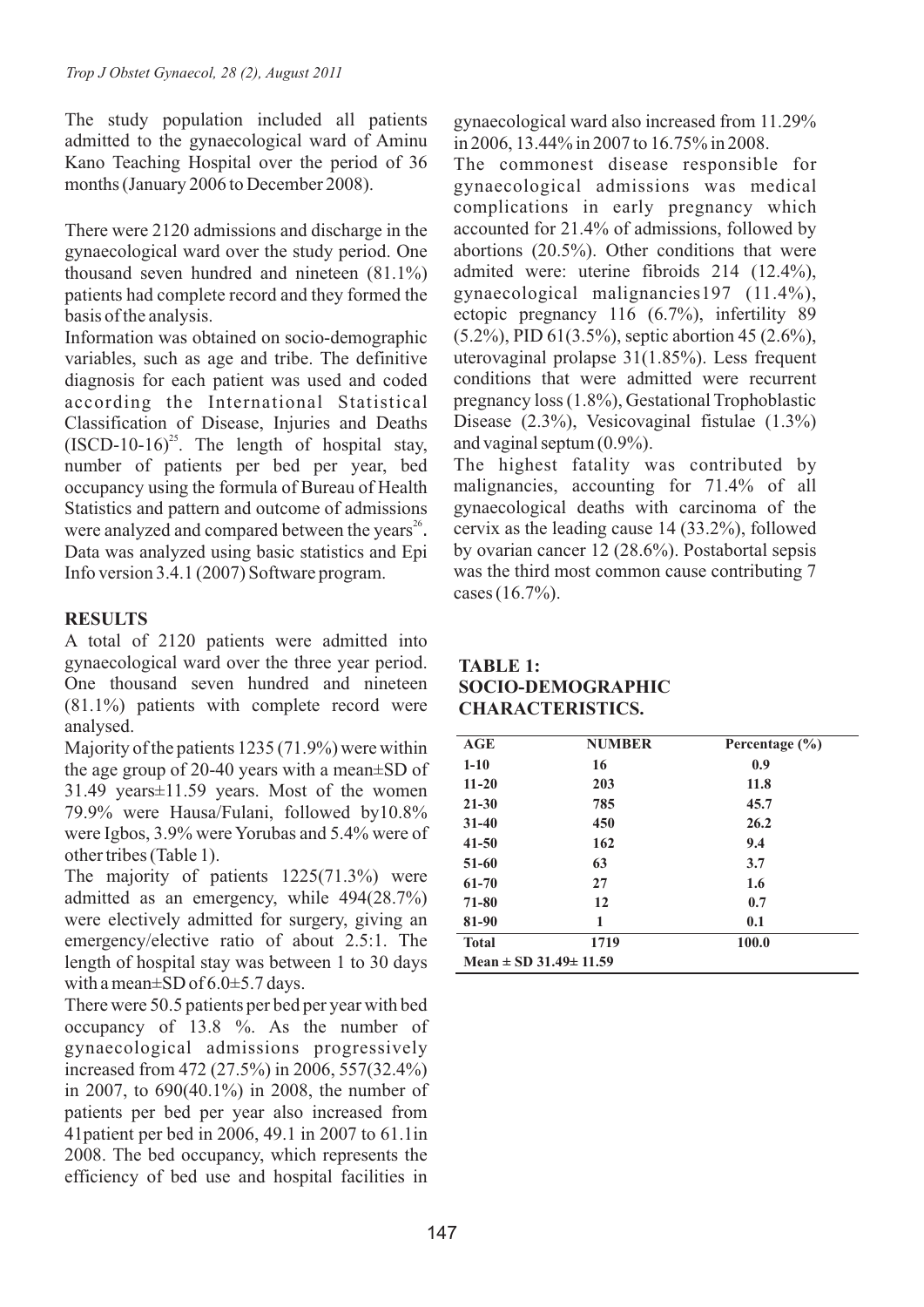| <b>TRIBE</b>                                      | <b>NUMBER</b> | PERCENTAGE (%) |  |
|---------------------------------------------------|---------------|----------------|--|
| Hausa/Fulani                                      | 1373          | 79.9           |  |
| Igbo                                              | 186           | 10.8           |  |
| Yoruba                                            | 67            | 3.9            |  |
| Others                                            | 93            | 5.4            |  |
| <b>Total</b>                                      | 1719          | 100.0          |  |
| Mean hospital stay $\pm$ SD<br>$6.0 \pm 5.7$ days |               |                |  |

#### **TABLE 2: COMMON CAUSES OFMORTALITY**

| <b>VARIABLE</b>         | <b>NUMBER</b>               | PERCENTAGE (%) |
|-------------------------|-----------------------------|----------------|
| Carcinoma of the cervix | 14                          | 33.2           |
| Ovarian malignancy      | 12                          | 28.6           |
| Septic abortion         |                             | 16.7           |
| Medical complications   | 4                           | 9.5            |
| <b>GTD</b>              | 2                           | 4.8            |
| Vulva Ca                | $\mathcal{D}_{\mathcal{L}}$ | 4.8            |
| <b>RVD</b>              |                             | 2.4            |
| <b>Total</b>            |                             | 100.0          |

### **TABLE 3: CAUSES OF GYNAECOLOGICAL ADMISSIONS.**

| <b>VARIABLE</b>                      | <b>NUMBER</b> | PERCENTAGE (%) |  |  |
|--------------------------------------|---------------|----------------|--|--|
| Complications of early pregnancy     |               |                |  |  |
| Abortions                            | 353           | 20.5           |  |  |
| Ectopic                              | 116           | 6.7            |  |  |
| Medical complications                | 326           | 21.4           |  |  |
| <b>GTD</b>                           | 40            | 2.3            |  |  |
| Septic abortion                      | 45            | 2.6            |  |  |
| <b>Neoplasms</b>                     |               |                |  |  |
| Uterine fibroid                      | 214           | 12.4           |  |  |
| Ovarian cyst                         | 43            | 2.5            |  |  |
| Cervical Ca                          | 121           | 7.0            |  |  |
| Ovarian Ca                           | 52            | 3.0            |  |  |
| Endometrial Ca                       | 16            | 0.9            |  |  |
| Vulvar Ca                            | 8             | 0.5            |  |  |
| Disease of the Genito-urinary system |               |                |  |  |
| Infertility                          | 89            | 5.2            |  |  |
| <b>VVF</b>                           | 22            | 1.3            |  |  |
| Utero-vaginal prolapsed              | 31            | 1.8            |  |  |
| Vaginal septum                       | 16            | 0.9            |  |  |
| Perineal repair                      | 17            | 1.0            |  |  |
| BTL                                  | 8             | 0.5            |  |  |
| Asherman's syndrome                  | 27            | 1.6            |  |  |
| Cervical incompetence                | 31            | 1.8            |  |  |
| Rape                                 | 12            | 0.7            |  |  |
| <b>PID</b>                           | 61            | 3.5            |  |  |
| <b>DUB</b>                           | 29            | 1.7            |  |  |
| <b>Total</b>                         | 1719          | 100.0          |  |  |

#### **DISCUSSION**

Most of our gynaecological admissions are of acute nature (71.3%) with emergency /elective admission ratio of 2.5:1, which is higher than in similar study in Nigeria, but almost the same as in Kenya  $(80\%)^{8,22}$ .

It represents acute needs of our patients, requiring immediate attention, such as complications of early pregnancy. The findings were supported by the fact that majority of our patients in this study (71.5%) were within the reproductive age group of 20-40 years.

Miscarriage was the most common complication of pregnancy which accounted for a high proportion (20.5%) of gynaecological admissions in our center. Most abortions that occurred in our review were spontaneous and were in the first trimester, while induced abortions accounted for 2.6% of admissions.

The third major indication for admission was uterine leiomyomas. The incidence of uterine fibroids found in this study was 12.4% and was higher than as reported from Enugu (9.8%) and OOTH (8.5%), though the true incidence of uterine fibroids in any community is speculative, as the majority of cases are symptomless and undiagnosed $24$ .

Infertility was observed in 5.2% of cases in this review and it was the sixth commonest cause of gynaecological admissions. Tubal blockage was the most common cause of infertility. Also there is a well recognized association between pelvic inflammatory disease and infertility. Pelvic inflammatory disease remains an important and widespread problem in our environment. In this study it contributed 3.5% of gynaecological admissions. It is often as a result of sexually transmitted infections. The long term complications of PID, such as infertility, chronic pelvic pain and ectopic pregnancy constitute the bulk of the gynaecological workload in our clinics. Therefore public health education, prompt diagnosis and early treatment of PID, will undoubtly prevent the long term sequelae of PID in our environment.

Our study reported mortality of 2.4%. It was lower than 3.1% reported from OOTH. Squamous cell carcinoma of the cervix was the commonest gynaecological cancer in the Northern part of Nigeria, leading to 33.2% of death in our institution and was similar to the earlier AKTH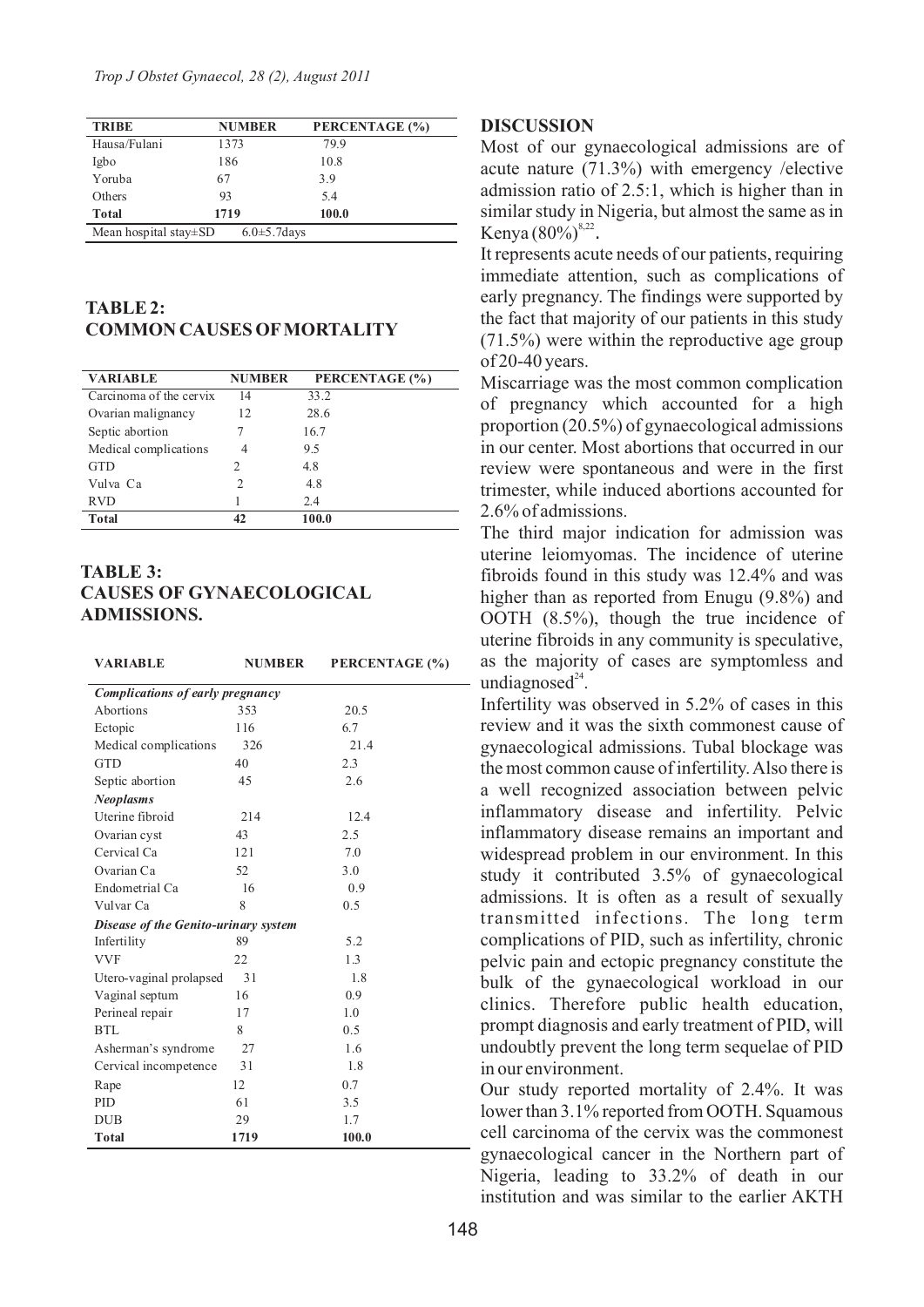report<sup>18</sup>. It is therefore advocated that cervical cancer screening be incorporated into Reproductive Health programs.

Ovarian cancer was the second commonest malignancy in our environment, accounting for 28.6% of deaths, while in the industrialised countries and in the report from OOTH it was the commonest cause of death. The lower incidence in the Northern Nigerian women was explained by longer period of breastfeeding and higher parity, suppressing ovulation. Though most ovarian tumours are discovered late, when they have spread widely. This is due to inaccessibility of the ovary for screening.

Endometrial cancer and other malignant neoplasms were less common, as it is widely reported, these diseases are diseases of affluent societies and consistent with reports from other regions in Nigeria and other developing countries<sup>18</sup>.

Unsafe abortion remains a major cause of maternal mortality in Nigeria. In our center it is the third leading cause of death, accounting for 2.6% of gynaecological admissions and 16.7% of maternal deaths. It is however lower than reports from OOTH (30.4%) and in the Niger Delta (22.6%). The high mortality may be due to the fact that induced abortions are illegal in Nigeria. Complications of abortions are avoidable causes of maternal deaths. Therefore some steps can be taken to reduce the mortality, associated with abortions. These include sexual education, improved knowledge and use of modern contraception, continuous training of doctors on the basic principles of postabortal care.

In our study the mortality increased in 2008 compared to 2006 and 2007. Though the number of the patients managed over the period of 2006 markedly increased also, as AKTH is the tertiary health facilities in Kano. It serves as a referral center not only for other hospitasl and clinics in the town but also for other neighboring states.

The average length of stay of six days, with 13.83 % bed occupancy was reported in this study. It is consistent with the present health care service delivery policy with the shift to acute care management policy, increased patient output and reduction of the average length of hospital stay. However the findings in this study indicated a suboptimal utilization of an inpatient health

facility over the past three years. The higher cost of services, compared to state hospitals, could contribute to lower number of admissions.

In conclusion this study has identified that complications of early pregnancy and malignancies are the major causes of gynaecological admissions and gynaecological malignancies are the major causes of mortality in our Gynaecology ward

# **REFERENCES**

- 1. Shaw D. Women's right to health and the millennium Developmental Goals: Promoting partnership to improve access*. Int J Gynaecol Obstet*. 2006; 94(3): 11-16.
- 2. Cook REJ, Ngwena CG. Women's access to health care: The legal frame work. *Int J Gynaecol Obstet*. 2006; 94(3):216-26.
- 3. Hoope-Bender PT, Liljestrand J, Mac Danagh S. Human resources and access to maternal health care. *J Gynaecol Obstet*. 2006; 94(3): 226-34.
- 4. Improving patient safety: risk management for maternity and gynaecology. *RCOG*. 2005; 2: 34-43.
- 5. Matsasens T, Moodly J. Adverse events in gynaecology at King Edward Hospital, Durban, South Africa. *J Obstet Gynaecol*. 2005; 25(7): 676-80.
- 6. Heinonen S, Tyrvainen E, Penttinen J, Saarikoski S, Rukokonen E. Need for critical care in gynaecology: a population-based analysis. *Critical care*. 2002; 6: 371-5.
- 7. Heather AA, Dorcherthy T, Traynor I, Gilmore DH, Jardine AG, Knill-Jones R. Specialist nurse supported discharge in gynaecology: A randomized comparison and economic evaluation. *Euro J Obstet Gynaecol Reprod Biol*. 2007; 130(2): 262-70.
- 8. Mustpha A, Odusoga L. Pattern and outcome of gynaecological admissions at a Nigerian teaching Care Centre. *Trop J Obstet Gynaecol*. 204; 21(1): 52-5.
- 9. Galadanchi HS, Ejembi CL, Iliyasu Z, Alagh B, Umar US. Maternal health in Nortern Nigeria-a far cry from ideal. *Trop J Obstet Gynaecol*. 2004; 21(S1):S23-8.
- 10. Susheele S. Hospital admissions resulting from unsafe abortion: estimates from 13 developing countries. *Lancet*. 2006;